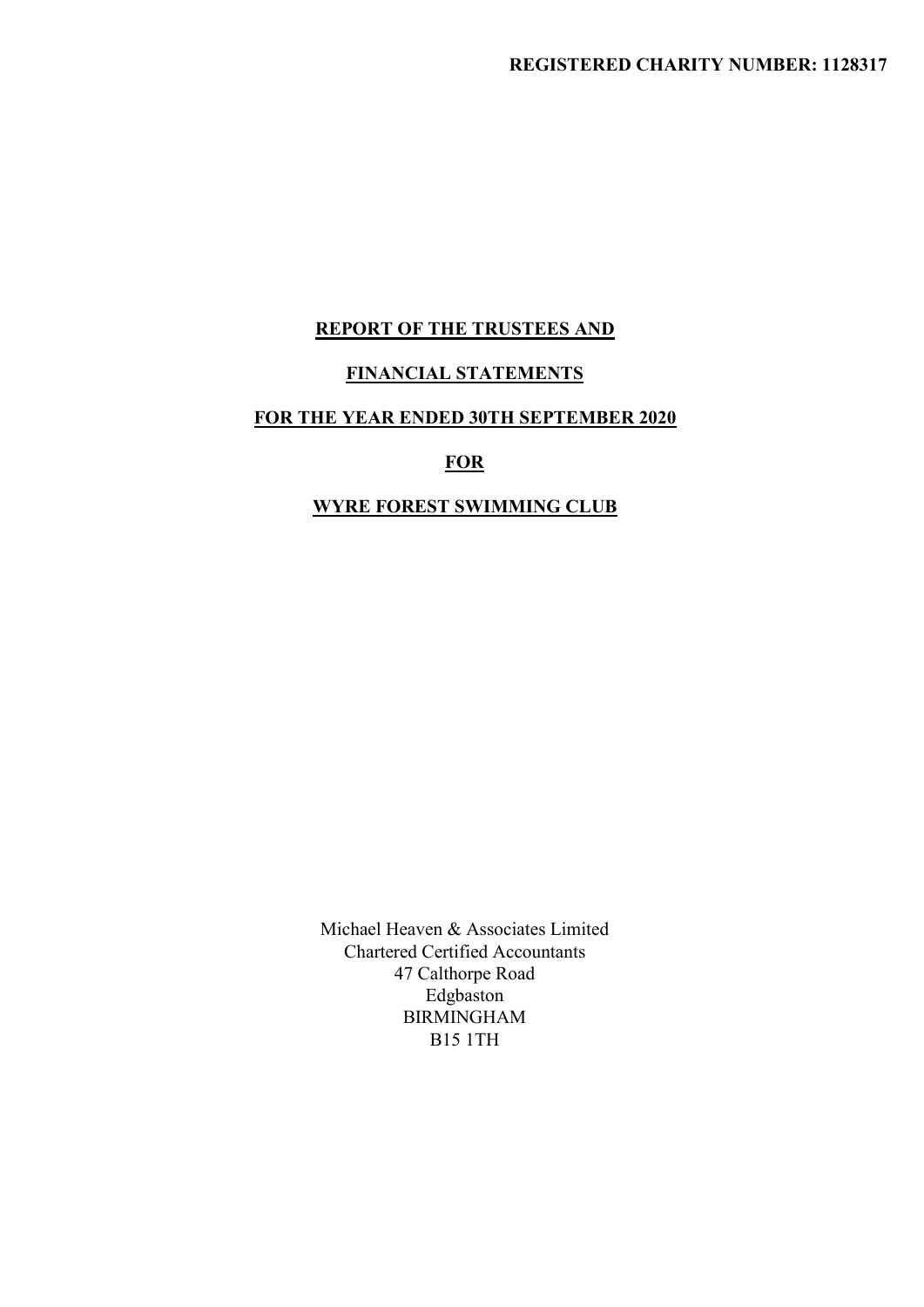# WYRE FOREST SWIMMING CLUB<br>ENTS OF THE FINANCIAL STATEMENTS<br>HE YEAR ENDED 30TH SEPTEMBER 2020 WYRE FOREST SWIMMING CLUB<br>CONTENTS OF THE FINANCIAL STATEMENTS<br>FOR THE YEAR ENDED 30TH SEPTEMBER 2020 WYRE FOREST SWIMMING CLUB<br>CONTENTS OF THE FINANCIAL STATEMENTS<br>FOR THE YEAR ENDED 30TH SEPTEMBER 2020

| <b>WYRE FOREST SWIMMING CLUB</b>                                                      |                |  |
|---------------------------------------------------------------------------------------|----------------|--|
| <b>CONTENTS OF THE FINANCIAL STATEMENTS</b><br>FOR THE YEAR ENDED 30TH SEPTEMBER 2020 |                |  |
|                                                                                       |                |  |
|                                                                                       |                |  |
|                                                                                       |                |  |
|                                                                                       | Page           |  |
| <b>Report of the Trustees</b>                                                         | 1 to 2         |  |
| <b>Independent Examiner's Report</b>                                                  | 3              |  |
| <b>Statement of Financial Activities</b>                                              | $\overline{4}$ |  |
| <b>Balance Sheet</b>                                                                  | 5              |  |
| <b>Notes to the Financial Statements</b>                                              | 6 to 11        |  |
| <b>Detailed Statement of Financial Activities</b>                                     | 12 to 13       |  |
|                                                                                       |                |  |
|                                                                                       |                |  |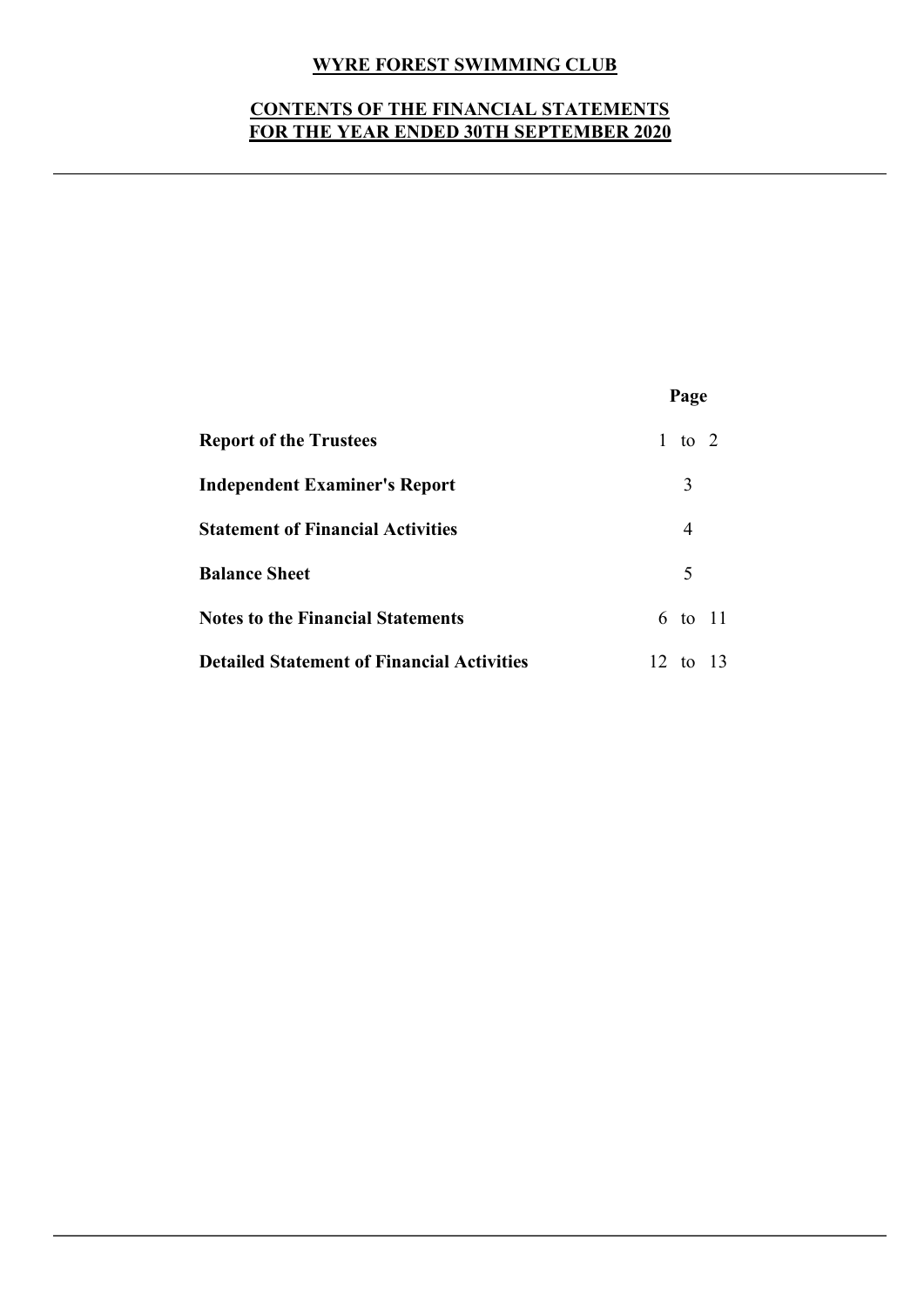# WYRE FOREST SWIMMING CLUB<br>REPORT OF THE TRUSTEES<br>IE YEAR ENDED 30TH SEPTEMBER 2020 YRE FOREST SWIMMING CLUB<br>REPORT OF THE TRUSTEES<br>YEAR ENDED 30TH SEPTEMBER 2020 WYRE FOREST SWIMMING CLUB<br>
REPORT OF THE TRUSTEES<br>
FOR THE YEAR ENDED 30TH SEPTEMBER 2020

**EXECT SWIMMING CLUB**<br> **THE TRUSTEES**<br> **THE TRUSTEES**<br> **THE TRUSTEES**<br> **THE TRUSTEES**<br> **THE CONSTERN EXECT OF THE TRUSTEES**<br> **THE CONSTERN EXECT AND FORM**<br> **EXECT AND SEPTEMBER 2020**<br> **ONE SET AND SEPTEMBER 2020**<br> **CONSTER EXECT SWIMMING CLUB**<br> **EXECT OF THE TRUSTEES**<br>
FOR THE VEAR ENDED 30TH SEPTEMBER 2020.<br>
The trustees present their report with the financial statements of the charity for the year ended<br>
30th September 2020. The trustees STATE OF THE TRUSTEES<br>
STATE OF THE TRUSTEES<br>
FOR THE VEAR ENDED 30TH SEPTEMBER 2020<br>
The trustees present their report with the financial statements of the charity for the year ended<br>
30th Scptember 2020. The trustees hav FINAL REPORT IN THE TRUSTEES<br>FOR THE VEAR ENDED 30TH SEPTEMBER 2020<br>The trustees present their report with the financial statements of the charity for the year ended<br>30th September 2020. The trustees have adopted the provi 2019). WYRE FOREST SWIMMING CLUB<br> **EEPORT OF THE TRUSTEES**<br>
FOR THE VEAR ENDED 30TH SEPTEMBER 2020<br>
The trustees present their report with the financial statements of the charity 1<br>
30th September 2020. The trustees have adopted **THE TRUSTE SWIMMING CLUB**<br> **THE TRUSTEES**<br> **FOR THE VEAR ENDED 30TH SEPTEMBER 2020**<br>
The trustees present their report with the financial statements of the charity for the year ended<br>
30th September 2020. The trustees hav **EXECT OF THE TRUSTEES**<br> **EXECT OF THE TRUSTEES**<br> **FOR THE VEAR ENDED 30TH SEPTEMBER 2020**<br>
The trustees present their report with the financial statements of the charity for the year ended<br>
30th September 2020. The truste **EXERT OF THE TRUSTEES**<br> **FOR THE VEAR ENDED 30TH SEPTEMBER 2020**<br>
The trustees present their report with the financial statements of the charity for the year ended<br>
30th September 2020. The trustees have adopted the provi **EOR THE VEAR ENDED 30TH SEPTEMBER 2020**<br>The trustees present their report with the financial statements of the charity for the year ended<br>30th September 2020. The trustees have adopted the provisions of Accounting and Rep The trustees present their report with the financial statements of the charity for the year ended 30th September 2020. The trustees have adopted the provisions of Accounting and Reporting Statement of Recommended Practice The trustees present their report with the financial statements of the charity for the year ended<br>30th September 2020. The trustees have adopted the provisions of Accounting and Reporting by Charities:<br>5Statement of Recomm The trustees present their report with the financial statements of the charity for the year ended<br>30th September 2020. The trustees have adopted the provisions of Accounting and Reporting by Charities:<br>Statement of Recomme The trustees present their report with the financial statements of the charity for the 30th September 2020. The trustees have adopted the provisions of Accounting and Reporting Standard practice applicable to charities pre

# Objectives and aims

# Review of activities

Statement of Recommended Practice applicable to charities preparing the<br>Financial Reporting Standard applicable in the UK and Republic of Irela<br>2019).<br>**OBJECTIVES AND ACTIVITIES**<br>**Objectives and aims**<br>The objectives of the Financial Reporting Standard applicable in the UK and Republic of Ireland (FRS 102) (effective 1 January<br>
2019).<br>
2019:<br>
2019:<br>
2019: Continue to continue to the club are the promotion of community participation in healthy 2019).<br> **OBJECTIVES AND ACTIVITIES**<br> **OBJECTIVES AND ACTIVITIES**<br> **OBJECTIVES and aims**<br>
The objectives of the club are the promotion of community participation in healthy recreation, in particular, by<br>
the provision of fa **OBLECTIVET SES AND ACTIVITIES**<br> **OBJECTIVES AND ACTIVITIES**<br> **OBJECTIVES AND ACTIVITIES**<br>
The objectives of the club are the promotion of community participation in healthy recreation, in particular, by<br>
the provision of **Objectives and aims**<br>The objectives of the club are the promotion of community participation in healthy recreati<br>the provision of facilities for swimming and the teaching of swimming.<br>**Review of activities**<br>During the yea The objectives of the club are the promotion of community participation in healthy recelube the provision of facilities for swimming and the teaching of swimming.<br> **Review of activities**<br>
During the year the club continued the provision of facilities for swimming and the teaching of swimming.<br>
Review of activities<br>
During the year the club continued the provision of swimming facilities. The trustees are satisfied that all<br>
During the year th Review of activities<br>
Review of activities<br>
Review of activities undertaken on behalf of the club are in accordance with the governing document and are in keep<br>
During the year the club continued the provision of swimming During the year the club continued the provision of swimming facilities. The<br>activities undertaken on behalf of the club are in accordance with the governine<br>with the aims and strategies of the charity. There were no signi activities underdates on behalf of the club are in accordance with the governing document and are in keeping<br>with the aims and strategies of the charity. There were no significant changes during the year.<br>The club is indeb The club is indebted to the volunteers that make contributions to the run<br>and especially running the squad and teaching sessions. The club thanks<br>continuing the progress of the club's swimmers.<br>Future plans<br>The club plans The club is indebted to the volunteers that make contributions to the running of events and galas, raising funds<br>and especially running the squad and teaching sessions. The club thanks all the teachers and coaches who are<br>

and especially running the squad and teaching sessions. The club thanks all the teachers and coaches who are<br>
Fulrer plans to continue to further expand the provision of teaching swimming to the local community. The<br>
Fulre **Future plans**<br>The club plans to continue to further expand the provision of teaching swimming to the local community. The<br>expansion of the teaching facilities will have a number of beneficial impacts:<br>- Expansion of the c Future plans to continue to further expand the provision of teaching swimming to the The club plans to continue to further expand the vanumber of beneficial impacts:<br>
- Increasing the number of children swimming on a regul

- 
- 
- 
- 

# 1128317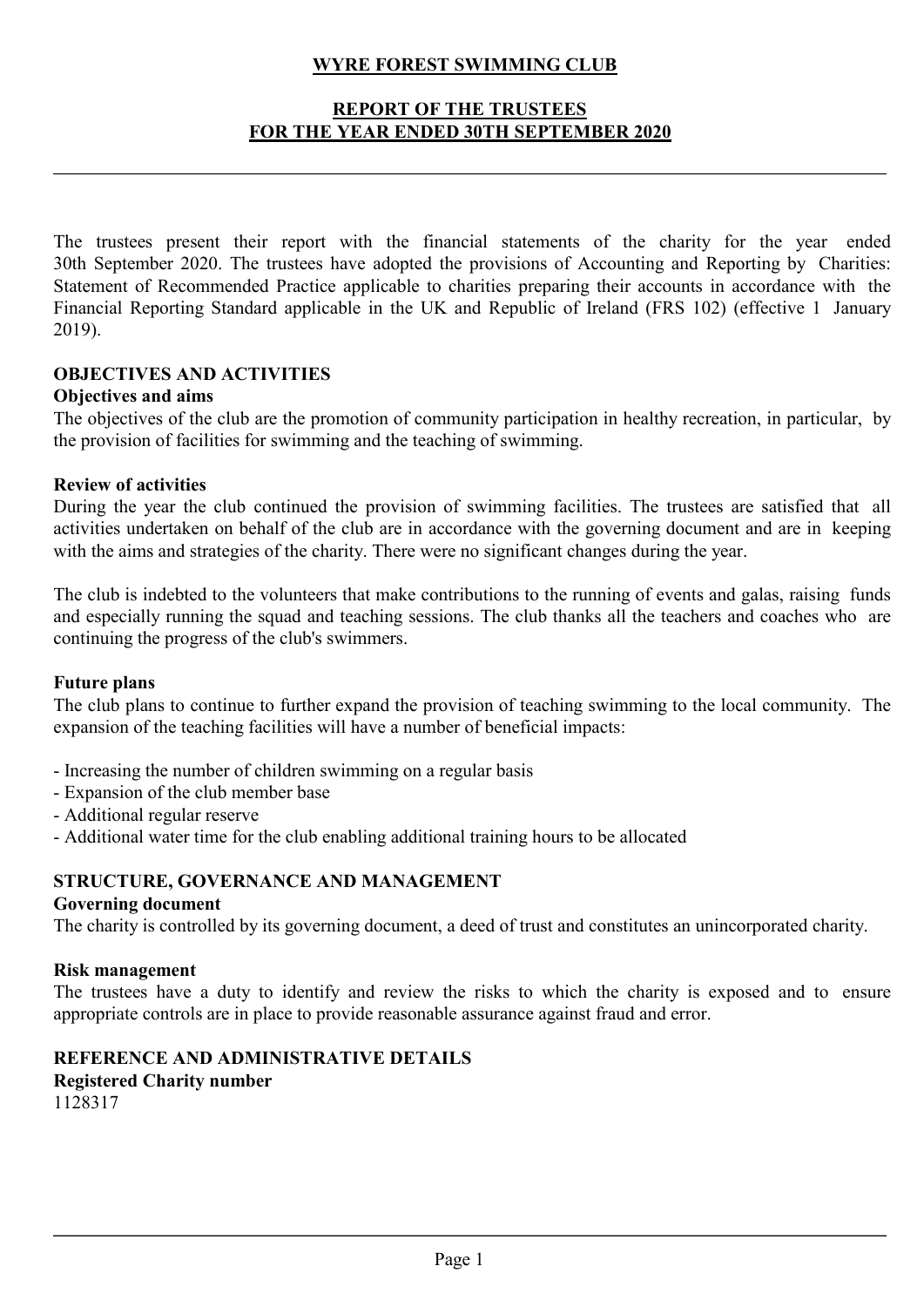# WYRE FOREST SWIMMING CLUB<br>REPORT OF THE TRUSTEES<br>IE YEAR ENDED 30TH SEPTEMBER 2020 YRE FOREST SWIMMING CLUB<br>REPORT OF THE TRUSTEES<br>YEAR ENDED 30TH SEPTEMBER 2020 WYRE FOREST SWIMMING CLUB<br>REPORT OF THE TRUSTEES<br>FOR THE YEAR ENDED 30TH SEPTEMBER 2020 WYRE FOREST SWIMMING CLUB<br>
REPORT OF THE TRUSTEES<br>
FOR THE YEAR ENDED 30TH SEPTEMBER 2020<br>
Principal address<br>
31 Golden Hind Drive<br>
Stourport-on-Severn<br>
Worcestershire<br>
DY13 9RJ

# Principal address

Stourport-on-Severn Worcestershire DY13 9RJ

# **Trustees**

WYRE FOREST SWIMMING CLUB<br>
REPORT OF THE TRUSTEES<br>
FOR THE VEAR ENDED 30TH SEPTEMBER 2020<br>
Principal address<br>
Stourport-on-Severn<br>
Stourport-on-Severn<br>
Worcestershire<br>
DY13 9RJ<br>
Trustees<br>
Mrs R Rowley - Secretary<br>
Mrs C Wa WYRE FOREST SWIMMING CLUB<br>
REPORT OF THE TRUSTEES<br>
FOR THE VEAR ENDED 30TH SEPTEMBER 2020<br>
Principal address<br>
31 Golden Hind Drive<br>
Stourport-on-Severn<br>
Worcestershire<br>
DY13 9RJ<br>
Trustees<br>
Mrs R Rowley - Secretary<br>
Mrs C W WYRE FOREST SWIMMING CLUB<br>
REPORT OF THE TRUSTEES<br>
FOR THE VEAR ENDED 30TH SEPTEMBER 2020<br>
Principal addres<br>
31 Golden Hind Drive<br>
Stourport-on-Severn<br>
Worcestershire<br>
DY13 9RJ<br>
Trustees<br>
Mrs C Walters - Trustee<br>
Mrs C Wal WYRE FOREST SWIMMING CLUB<br>
REPORT OF THE TRUSTEES<br>
FOR THE VEAR ENDED 30TH SEPTEMBER 2020<br>
Principal address<br>
31 Golden Hind Drive<br>
Norcestershire<br>
Wrecestershire<br>
DY13 9RJ<br>
Trustees<br>
Mrs R Rowley - Scerctary<br>
Mrs C Walter WYRE FOREST SWIMMING CLUB<br>
REPORT OF THE TRUSTEES<br>
FOR THE YEAR ENDED 30TH SEPTEMBER 2020<br>
Principal address<br>
31 Golden Hind Drive<br>
Stourport-on-Severn<br>
Worestershire<br>
DY13 9RJ<br>
Trustees<br>
Mrs R Rowley - Secretary<br>
Mrs C Wa **EEPORT OF THE TRUSTEES**<br>
FOR THE YEAR ENDED 30TH SEPTEMBER 2020<br>
Principal address<br>
31 Golden Hind Drive<br>
Stourport-on-Severn<br>
Worcestershire<br>
Mrs R. Rowley - Secretary<br>
Mrs R. Rowley - Secretary<br>
Mrs R. Novely - Secretar FOR THE YEAR ENDED 30TH SEPTEMBER 2020<br>
Principal address<br>
31 Golden Hind Drive<br>
Stourport-on-Severn<br>
Worcestershire<br>
DY13 9RJ<br>
Trustees<br>
Mrs C Walters - Trustee<br>
Mrs C Walters - Trustee<br>
Mr N Elwell - Chairman (resigned 5 **Principal address**<br>
31 Golden Hind Drive<br>
Stoupport-on-Severn<br>
Worcestershire<br>
DY13 9RJ<br> **Trustees**<br>
Mrs R. Rowley - Secretary<br>
Mrs C. Walters - Trustee<br>
Mr N Elwell - Chairman (resigned 5/3/2021)<br>
Mr C. Yates - Officials **Principal address**<br>
31 Golden Hind Drive<br>
Stourport-on-Severn<br>
Worcestershire<br>
DY13 9RJ<br> **Trustees**<br>
Mrs R Rowley - Scerctary<br>
Mrs R Rowley - Scerctary<br>
Mrs C Walters - Officials co-ordinator<br>
Mr C Yates - Officials co-or **Principal address**<br>
31 Golden Hind Drive<br>
Stourport-on-Severn<br>
Worcestershire<br>
DY13 9RJ<br> **Trustees**<br>
Mrs R Rowley - Secretary<br>
Mrs C Walters - Trustee<br>
Mr N Elwell - Chairman (resigned 5/3/2021)<br>
Mr C Yates - Officials co Trustees<br>
Mrs R. Rowley - Sceretary<br>
Mrs C. Walters - Trustee<br>
Mr N. Elswell - Chairman (resigned 5/3/2021)<br>
Mr C. Yates - Officials co-ordinator<br>
Mr M. Brown - Finance officer<br>
Mr M. Westwood (appointed 5/3/2021)<br>
Indepen Trustees<br>
Mrs Rowley - Secretary<br>
Mrs C Walters - Trustee<br>
Mr N Elwell - Chairman (resigned 5/3/2021)<br>
Mr C Yates - Officials co-ordinator<br>
Mr M M Stown - Finance officer<br>
Mr M Westwood (appointed 5/3/2021)<br> **Independent E** 

Edgbaston BIRMINGHAM B15 1TH Mr C'viets - Officials co-ordinator<br>
Mr M Brown - Finance officer<br>
Mr M Westwood (appointed 5/3/2021)<br> **Independent Examiner**<br>
Michael Heaven & Associates Limited<br>
47 Calthorpe Road<br>
47 Calthorpe Road<br>
47 Calthorpe Road<br>
E Chartered Certified Accountants<br>47 Calthorpe Road<br>Edgbaston<br>BIRMINGHAM<br>BIS 1TH<br>**Bankers**<br>Barclays Bank PLC<br>Leicester<br>Leicester<br>LE87 2BB<br>Approved by order of the board of trustees on 22nd March 2021 and signed on its<br>Mr N E

# Bankers

Leicester LE87 2BB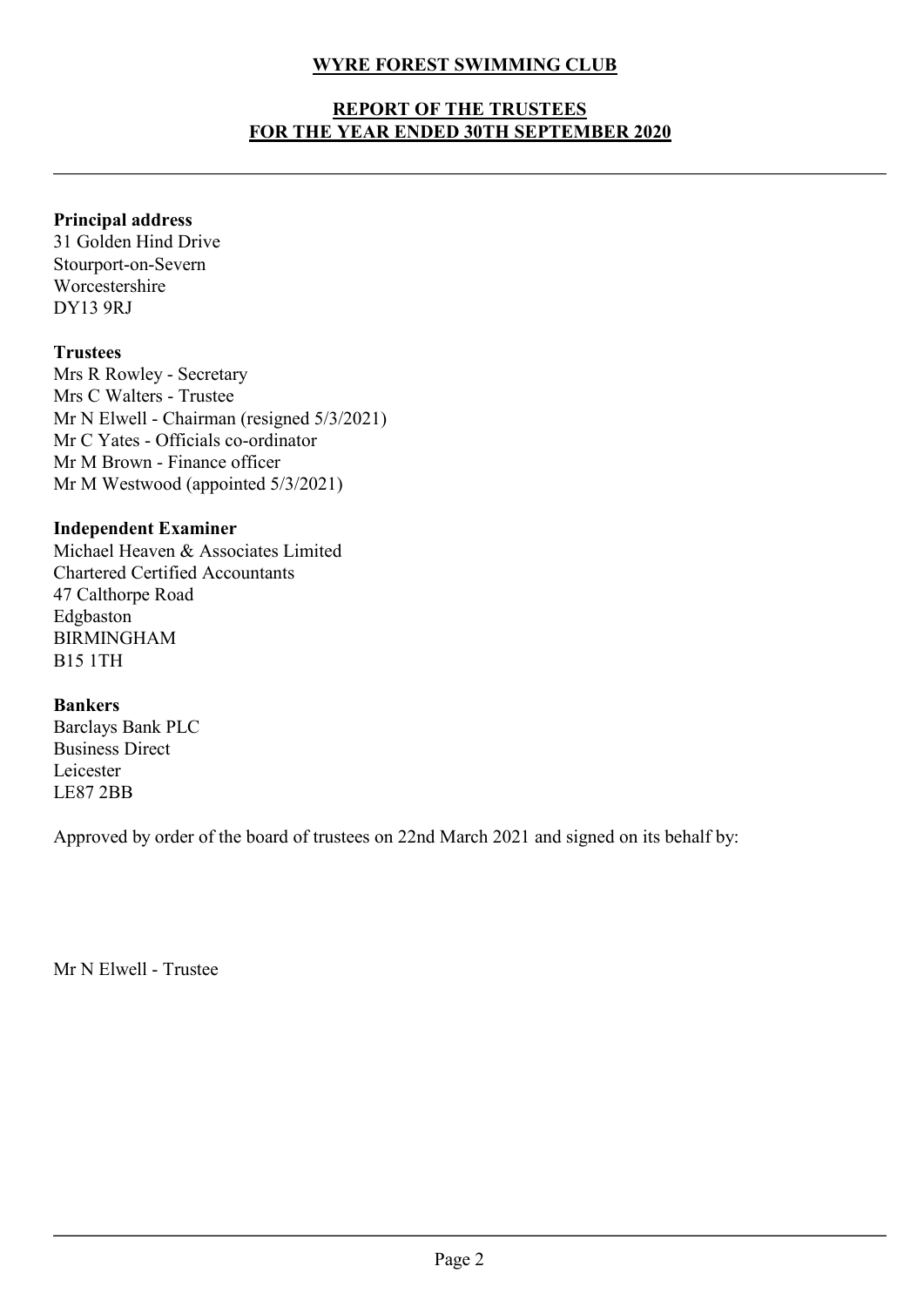INDEPENDENT EXAMINER'S REPORT TO THE TRUSTEES OF<br>WYRE FOREST SWIMMING CLUB<br>Independent examiner's report to the trustees of Wyre Forest Swimming Club<br>I report to the charity trustees on my examination of the accounts of Wy INDEPENDENT EXAMINER'S REPORT TO THE TRUSTEES OF<br>WYRE FOREST SWIMMING CLUB<br>I report to the charity trustees on my examination of the accounts of Wyre Forest Swimming Club (the Trust)<br>for the year ended 30th September 2020. **INDEPENDENT EXAMINER'S REPORT TO THE TRUSTEES OF**<br>WYRE FOREST SWIMMING CLUB<br>Independent examiner's report to the trustees of Wyre Forest Swimming Club<br>I report to the charity trustees on my examination of the accounts of INDEPENDENT EXAMINER'S REPORT TO THE TRUSTEES OF<br>WYRE FOREST SWIMMING CLUB<br>I report to the charity trustees on my examination of the accounts of Wyre Forest Swimming Club<br>for the year ended 30th September 2020.<br>Responsibil

**INDEPENDENT EXAMINER'S REPORT TO THE TRUSTEES OF**<br> **As the charity trustees on my examination of the accounts of Wyre Forest Swimming Club**<br>
I report to the charity trustees on my examination of the accounts of Wyre Fores INDEPENDENT EXAMINER'S REPORT TO THE TRUSTEES OF<br>WYRE FOREST SWIMMING CLUB<br>Independent examiner's report to the trustees of Wyre Forest Swimming Club<br>I report to the charity trustees on my examination of the accounts of Wy INDEPENDENT EXAMINER'S REPORT TO THE TRUSTEES OF<br>
Independent examiner's report to the trustees of Wyre Forest Swimming Club<br>
I report to the charity trustess on my examination of the accounts of Wyre Forest Swimming Club INDEPENDENT EXAMINER'S REPORT TO THE TRUSTEES OF<br>
WYRE FOREST SWIMMING CLUB<br>
Independent examiner's report to the trustees of Wyre Forest Swimming Club<br>
I report to the charity trustees on my examination of the accounts of **INDEPENDENT EXAMINER'S REPORT TO THE TRUSTEES OF**<br> **SECTION TO THE TRUSTEES OF**<br> **Independent examiner's report to the trustees of Wyre Forest Swimming Club**<br>
I report to the charity trustees on my examination of the acco INDEPENDENT EXAMINER'S REPORT TO THE TRUS<br> **IMPERT WYRE FOREST SWIMMING CLUB**<br>
Independent examiner's report to the trustees of Wyre Forest Swimming Clul<br>
I report to the charity trustees on my examination of the accounts INDEPENDENT EXAMINER'S REPORT TO THE TRUSTEES OF<br> **Independent examiner's report to the trustees of Wyre Forest Swimming Club**<br>
I report to the charity trustees on my examination of the accounts of Wyre Forest Swimming Clu **EXAME FOREST SWIMMING CLUB**<br> **Independent examiner's report to the trustees of Wyre Forest Swimming Club**<br>
Treport to the charity trustes on my examination of the accounts of Wyre Forest Swimming Club (the Trust)<br>
For th

- 
- 
- Independent examiner's report to the trustees of Wyre Forest Swimming Club<br>I report to the charity trustees on my examination of the accounts of Wyre Forest Swimming Club (the Trust)<br>for the year ended 30th September 2020. Independent examiner's report to the trustees of Wyre Forest Swimming Club<br>
I report to the charity trustes on my examination of the accounts of Wyre Forest Swimming Club (the Trust)<br>
for the year ended 30th September 2020 Independent examiner's report to the trustees of Wyre Forest Swimming Club<br>I report to the charity trustees on my examination of the accounts of Wyre Forest Swimming Club (the Trust)<br>for the year ended 30th September 2020. to the charity trustees on my examination of the accounts of Wyre Forest Swimming Club (the Trust)<br>
spariented 30th September 2020.<br>
charity trustees of the Trust you are responsible for the preparation of the accounts in year ended 30th September 2020.<br> **Insibilities and basis of report**<br>
charity trustees of the Trust you are responsible for the preparation of the accounts in accordance with<br>
itierments of the Charities Act 2011 ('the Act' examination. As the charity trustecs of the Trust you are responsible for the preparation of the accounts in accordance with<br>the requirements of the Charities Act 2011 (the Act).<br>I report in respect of my examination of the Trust's acc If report in respect of my examination of the Tust's accounts carried out under section 145 of the Act and in carrying out my examination I have followed all applicable Directions given by the Charity Commission under sect 1. accounting records were not kept in respect of the Trust as required by section 130 of the Act; or<br>
2. the accounts do not accord with those records; or<br>
3. the accounts do not comply with the applicable requirements co 1. accounting records were not kept in respect of the Trust as required by section 130 of the Accounts do not accounts with those records; or<br>the accounts do not comply with the applicable requirements concerning the form 2. the accounts do not accord with those records; or<br>
3. the accounts set ont comply with the applicable requirements concerning the<br>
accounts set out in the Charities (Accounts and Reports) Regulations 2008 othe<br>
that the

3. the accounts do not comply with the applicable requirements concern<br>accounts set out in the Charities (Accounts and Reports) Regulations 200<br>that the accounts give a true and fair view which is not a matter conside<br>exam Edgbaston BIRMINGHAM B15 1TH

22nd March 2021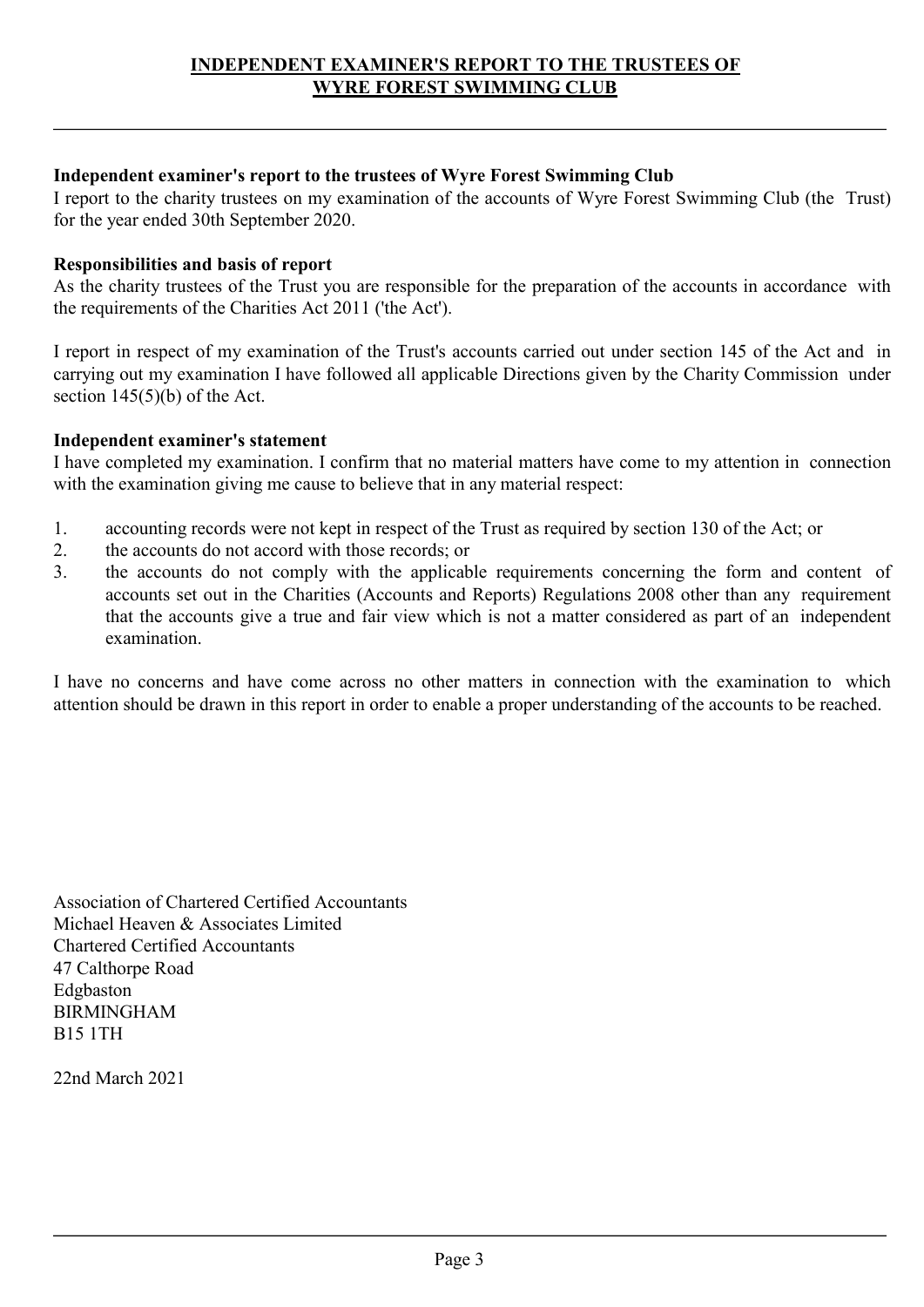# WYRE FOREST SWIMMING CLUB<br>TEMENT OF FINANCIAL ACTIVITIES<br>IE YEAR ENDED 30TH SEPTEMBER 2020

|                                                             | <b>WYRE FOREST SWIMMING CLUB</b><br>STATEMENT OF FINANCIAL ACTIVITIES<br>FOR THE YEAR ENDED 30TH SEPTEMBER 2020 |                                                           |                                                                                                                                                                               |
|-------------------------------------------------------------|-----------------------------------------------------------------------------------------------------------------|-----------------------------------------------------------|-------------------------------------------------------------------------------------------------------------------------------------------------------------------------------|
|                                                             | <b>Notes</b>                                                                                                    | 2020<br>Unrestricted<br>fund<br>$\ensuremath{\mathbf{f}}$ | 2019<br>Total<br>funds<br>$\mathfrak{L}% _{F}=\mathfrak{L}_{F,\mathbb{R}}\times\mathfrak{L}_{F,\mathbb{R}}\times\mathfrak{L}_{F,\mathbb{R}}\times\mathfrak{L}_{F,\mathbb{R}}$ |
| <b>INCOME AND ENDOWMENTS FROM</b><br>Donations and legacies |                                                                                                                 | 145,949                                                   | 180,137                                                                                                                                                                       |
| <b>EXPENDITURE ON</b><br>Raising funds                      |                                                                                                                 | 139,172                                                   | 203,865                                                                                                                                                                       |
| NET INCOME/(EXPENDITURE)                                    |                                                                                                                 | 6,777                                                     | (23, 728)                                                                                                                                                                     |
| <b>RECONCILIATION OF FUNDS</b>                              |                                                                                                                 |                                                           |                                                                                                                                                                               |
| <b>Total funds brought forward</b>                          |                                                                                                                 | (5, 923)                                                  | 17,805                                                                                                                                                                        |
|                                                             |                                                                                                                 |                                                           |                                                                                                                                                                               |

The notes form part of these financial statements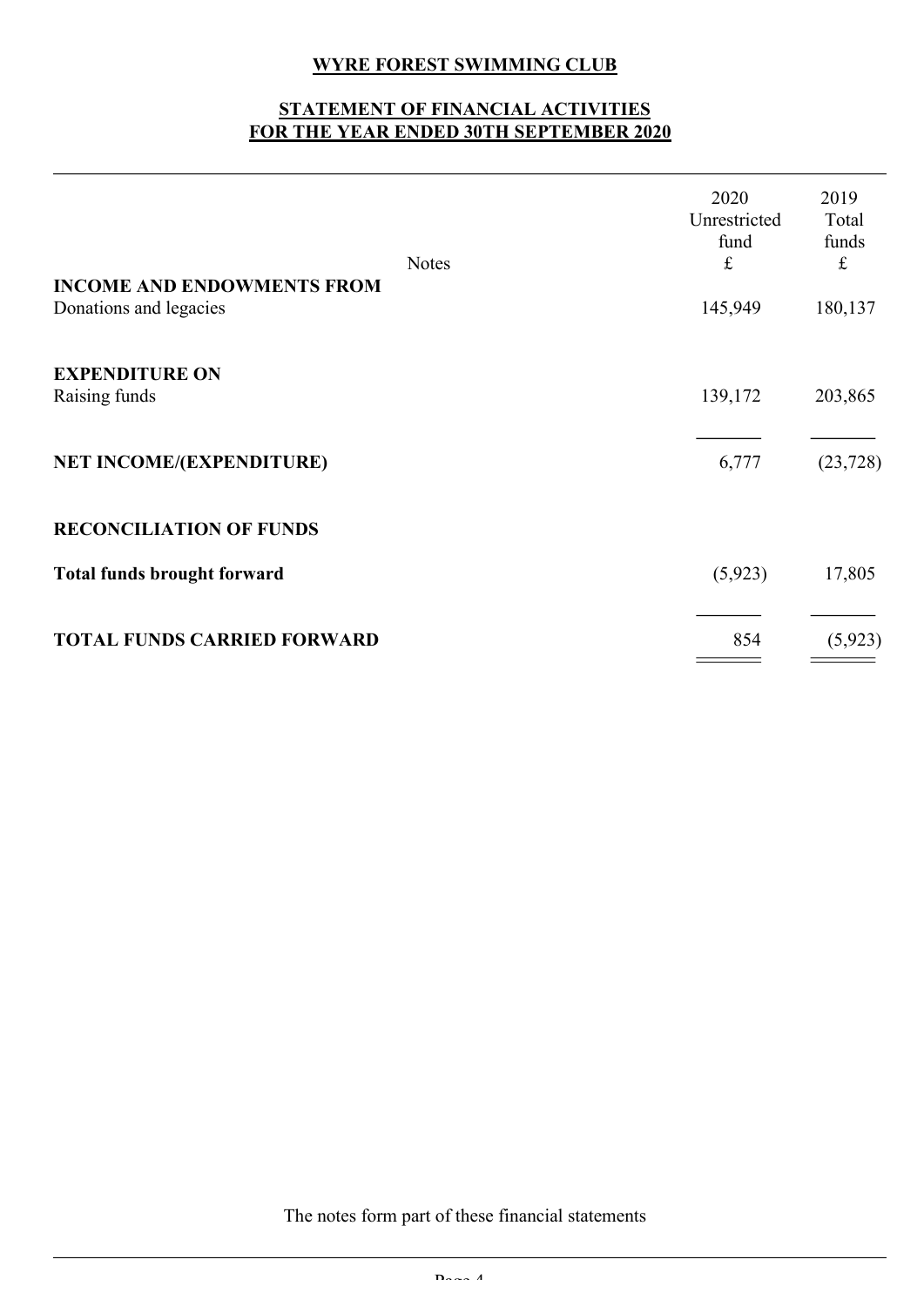# WYRE FOREST SWIMMING CLUB<br>BALANCE SHEET<br>30TH SEPTEMBER 2020

|                                                                                     | <b>WYRE FOREST SWIMMING CLUB</b><br><b>BALANCE SHEET</b><br>30TH SEPTEMBER 2020 |                              |                        |
|-------------------------------------------------------------------------------------|---------------------------------------------------------------------------------|------------------------------|------------------------|
|                                                                                     |                                                                                 | 2020<br>Unrestricted<br>fund | 2019<br>Total<br>funds |
| <b>FIXED ASSETS</b><br>Tangible assets                                              | <b>Notes</b><br>$\mathfrak{S}$                                                  | $\mathbf f$<br>798           | $\mathbf f$<br>1,064   |
| <b>CURRENT ASSETS</b><br>Prepayments and accrued income<br>Cash at bank and in hand |                                                                                 | 2,105<br>17,741              | 5,576<br>4,602         |
|                                                                                     |                                                                                 | 19,846                       | 10,178                 |
| <b>CREDITORS</b><br>Amounts falling due within one year                             | 6                                                                               | (19,790)                     | (17,165)               |
| NET CURRENT ASSETS/(LIABILITIES)                                                    |                                                                                 | 56                           | (6,987)                |
| TOTAL ASSETS LESS CURRENT<br><b>LIABILITIES</b>                                     |                                                                                 | 854                          | (5, 923)               |
| <b>NET ASSETS/(LIABILITIES)</b>                                                     |                                                                                 | 854                          | (5, 923)               |
| <b>FUNDS</b><br>Unrestricted funds                                                  | $\boldsymbol{7}$                                                                | 854                          | (5, 923)               |
| <b>TOTAL FUNDS</b>                                                                  |                                                                                 | 854                          | (5, 923)               |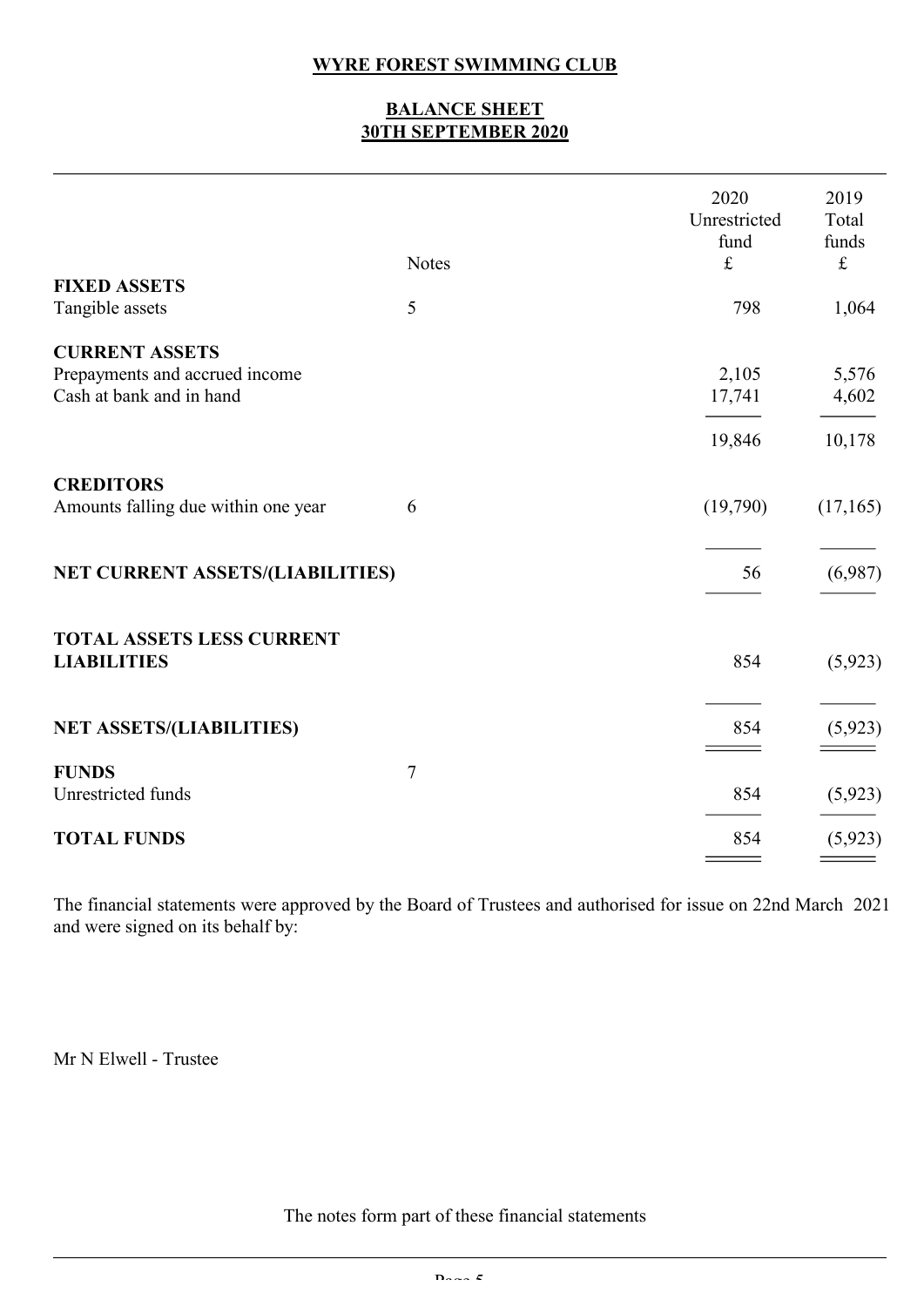# WYRE FOREST SWIMMING CLUB<br>TES TO THE FINANCIAL STATEMENTS<br>HE YEAR ENDED 30TH SEPTEMBER 2020 WYRE FOREST SWIMMING CLUB<br>NOTES TO THE FINANCIAL STATEMENTS<br>R THE YEAR ENDED 30TH SEPTEMBER 2020 WYRE FOREST SWIMMING CLUB<br>NOTES TO THE FINANCIAL STATEMENTS<br>FOR THE YEAR ENDED 30TH SEPTEMBER 2020<br>OLICIES

WYRE FOREST SWIMMING CLUB<br>
NOTES TO THE FINANCIAL STATEMENTS<br>
FOR THE VEAR ENDED 30TH SEPTEMBER 2020<br>
1. ACCOUNTING POLICIES<br>
Basis of preparing the financial statements<br>
The financial statements of the charity, which is a WYRE FOREST SWIMMING CLUB<br>
NOTES TO THE FINANCIAL STATEMENTS<br>
FOR THE YEAR ENDED 30TH SEPTEMBER 2020<br>
ACCOUNTING POLICIES<br>
Basis of preparing the financial statements<br>
The financial statements of the charity, which is a pu WYRE FOREST SWIMMING CLUB<br>
NOTES TO THE FINANCIAL STATEMENTS<br>
FOR THE VEAR ENDED 30TH SEPTEMBER 2020<br>
ACCOUNTING POLICIES<br>
Basis of preparing the financial statements<br>
The financial statements of the charity, which is a pu **EXECT SWIMMING CLUB**<br> **PREPARE TO THE FINANCIAL STATEMENTS**<br> **FOR THE VEAR ENDED 30TH SEPTEMBER 2020**<br> **ACCOUNTING POLICIES**<br> **Basis of preparing the financial statements**<br>
The financial statements<br>
or prepared in accorda **STATE STATE STATE STATEMENTS**<br>
STATEMENTS<br>
FOR THE VEAR ENDED 30TH SEPTEMBER 2020<br>
ACCOUNTING POLICIES<br>
Basis of preparing the financial statements<br>
The financial statements of the charity, which is a public benefit entit **EXECT SWIMMING CLUB**<br> **EXECT TO THE FINANCIAL STATEMENTS**<br> **FOR THE YEAR ENDED 30TH SEPTEMBER 2020**<br> **ACCOUNTING POLICIES**<br> **Basis of preparing the financial statements**<br> **The financial statements of the charity, which is STANUARY ACCOUNTING COMPRESS CONTRACT SUPPER STATEMENTS**<br> **FOR THE YEAR ENDED 30TH SEPTEMBER 2020**<br> **ACCOUNTING POLICIES**<br> **Basis of preparing the financial statements**<br>
The financial statements of the charity, which is a WYRE FOREST SWIMMING CLUB<br>
NOTES TO THE FINANCIAL STATEMENTS<br>
FOR THE VEAR ENDED 30TH SEPTEMBER 2020<br>
ACCOUNTING POLICIES<br>
Basis of preparing the financial statements<br>
The financial statements of the charity, which is a pu WYRE FOREST SWIMMING CLUB<br>
NOTES TO THE FINANCIAL STATEMENTS<br>
FOR THE VEAR ENDED 30TH SEPTEMBER 2020<br>
ACCOUNTING POLICIES<br>
Basis of preparing the financial statements<br>
The financial statements<br>
The financial statements of **EXECUTE ALL INCOUNTING FOLICES**<br> **EXECUTE: ACCOUNTING POLICIES**<br> **Basis of preparing the financial statements**<br> **The financial statements** of the charity, which is a public benefit entity under FRS 102, have been<br>
The **FOR THE FINANCIAL STATEMENTS**<br> **FOR THE VEAR ENDED 30TH SEPTEMBER 2020**<br> **ACCOUNTING POLICIES**<br> **Basis of preparing the financial statements**<br>
The financial statements of the charity, which is a public benefit entity unde ACCOUNTING POLICIES<br>
Basis of preparing the financial statements<br>
The financial satements of the charities SORP (FRS 102) 'Accounting and Reporting by Charities:<br>
Statement of Recommended Practice applicable to charities **ACCOUNTING POLICIES**<br> **Rasis of preparing the financial statements**<br> **The financial statements** of the charity, which is a public benefit entity under FRS 102, have been<br>
prepared in accordance with the Charitics: SORP (F ACCOUNTING POLICIES<br>
Basis of preparing the financial statements<br>
The financial sattements of the charities SORP (FRS 102) 'Accounting and Reporting by Charities:<br>
Statement of Recommended Practice applicable to charities **Rasis of preparing the financial statements**<br>The financial statements of the charity, which is a public benefit entity under FRS 102, have been<br>prepared in accordance with the Charitics: SORP (FRS 102) 'Accounting and Rep **Basis of preparing the financial statements** of the charity, which is a public benefit entity under FRS 102, have been<br>prepared in accordance with the Charities SORP (FRS 102) 'Accounting and Reporting by Charities:<br>State

# Income

# Expenditure

Statement of Recommended Practice applicable to charities preparing their accounts in accordance with<br>Einancial Reporting Standard applicable in the UK and Republic of FeBand (FRS 102) (effective 1<br>January 2019)', Financia the Financial Reporting Standard applicable in the UK and Repolutio of Ircland (FRS 102) (effective 1<br>Danuary 2019), Financial Reporting Standard 102 The Financial Reporting Standard applicable in the<br>UK and Republic of Ir January 2019). Financial Reporting Standard 102 "The Financial Reporting Standard applicable in the UK and Republic of Ireland' and the Charities Act 2011. The financial statements have been prepared under the historical c UK and Republic of Ireland' and the Charities Act 2011. The financial statements have been prepared<br> **Income**<br> **Income**<br> **All income** is recognised in the Statement of Financial Activities once the charity has entitlement Income<br>
All income is recognised in the Statement of Financial Activities once the charity has entitlement to the<br>
flunds, it is probable that the income will be received and the amount can be measured reliably.<br>
Grants an Income<br>
All income<br>
All income is recognised in the Statement of Financial Activities once the charity has entitlement to<br>
funds, it is probable that the income will be received and the amount can be measured reliably.<br>
Gr All income is recognised in the Statement of Financial Activities once the charaction, the statement of Financial Activities once the charaction, it is probable that the income will be received and the amount can be m Gra funds, it is probable that the income will be received and the amount can be measured reliably.<br>
Grants and donations are only included in the Statement of Financial Activities when the general income<br>
recognition criteria Grants and donations are only included in the Statement of Financial Active<br>recognition criteria are met  $(5.10 \text{ to } 5.12 \text{ FRs102 SORP})$ .<br>Gift Aid receivable is included in income when there is a valid declaration<br>amount re recognition criteria are met  $(5.10 \text{ to } 5.12 \text{ FRS102 SORP})$ .<br>
Gift Aid receivable is included in income when there is a valid declaration from the donor. Any Gift amount recovered on a donation is considered to be part of amount recovered on a donation is considered to be part of that gift and is treated as an addition to the same fund as the initial donation unless the donor or the terms of the appeal have specified otherwise.<br>**Exhenditure** Expenditure as soon as there is a legal or constructive obligation committing<br>
Elabilities are recognised as expenditure, it is probable that a transfer of economic benefits will be required in<br>
settlement and the amount Settlement and the amount of the obligation can be measured reliably. Expenditure is accounted for on an accounted for the other category.<br>Where costs cannot be directly attributed to particular headings they have been all accuals basis and has been classified under headings that aggregate all cost related to the category.<br>Where costs cannot be directly attributed to particular headings they have been allocated to activities on<br>a basis consi

# Taxation

# Fund accounting

trustees. mual rates in order to write off each asset over its estimated<br>
ultimated<br>
ultimate black and the characteristics.<br>
And the characteristics at the discretion of the<br>
ticular restricted purposes within the objects of the ch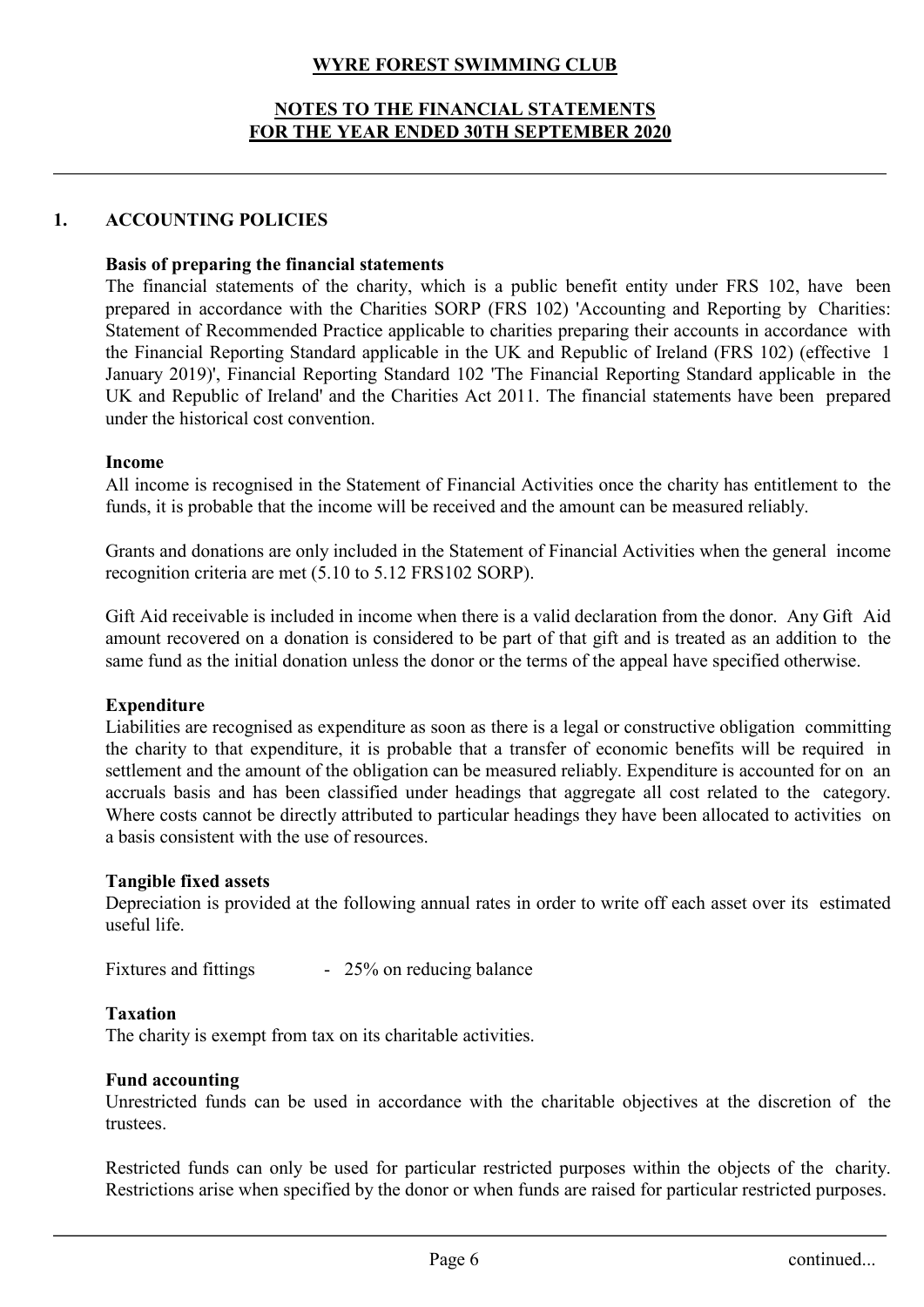# WYRE FOREST SWIMMING CLUB<br>O THE FINANCIAL STATEMENTS - continued<br>IE YEAR ENDED 30TH SEPTEMBER 2020 WYRE FOREST SWIMMING CLUB<br>
NOTES TO THE FINANCIAL STATEMENTS - continued<br>
FOR THE YEAR ENDED 30TH SEPTEMBER 2020 WYRE FOREST SWIMMING CLUB<br>TES TO THE FINANCIAL STATEMENTS - continued<br>FOR THE YEAR ENDED 30TH SEPTEMBER 2020<br>OLICIES - continued WYRE FOREST SWIMMING CLUB<br>
NOTES TO THE FINANCIAL STATEMENTS - continued<br>
FOR THE VEAR ENDED 30TH SEPTEMBER 2020<br>
1. ACCOUNTING POLICIES - continued<br>
Fund accounting<br>
Further explanation of the nature and purpose of each f

# Fund accounting

FURTHER EXPLANATION CONTO THE NATURE AND THE NATURE AND SUPPOSE OF THE NEXT AND SUPPLEMBER 2020<br>FURTHE VEAR ENDED 30TH SEPTEMBER 2020<br>ACCOUNTING POLICIES - continued<br>Further explanation of the nature and purpose of each fu statements. Short term debtors are measured at transaction price, less any impairment.<br>
Short term debtors are measured at transaction price, less any impairment.<br>
Short term debtors are measured at transaction price, less any impairm

# **Debtors**

# **Creditors**

WIRE FOREST SWIMMING CLUB<br>
SOTES TO THE FINANCIAL STATEMENTS - continued<br>
FOR THE YEAR ENDED 30TH SEPTEMBER 2020<br>
ACCOUNTING POLICIES - continued<br>
Further explanation of the nature and purpose of each fund is included in t **SOTES TO THE FINANCIAL STATEMENTS - continue**<br> **FOR THE YEAR ENDED 30TH SEPTEMBER 2020**<br> **ACCOUNTING POLICIES - continued**<br>
Further explanation of the nature and purpose of each fund is included in<br>
statements.<br> **Debtors** FOR THE VEAR ENDED 30TH SEPTEMBER 2020<br>
ACCOUNTING POLICIES - continued<br>
Further explanation of the nature and purpose of each fund is included in the notes to the financial<br>
statements.<br>
Debtors<br>
Ebort term debtors are me ACCOUNTING POLICIES - continued<br>
Further explanation of the nature and purpose of each fund is included in the notes to the financial<br>
statements.<br>
Debtors<br>
Short term debtors are measured at transaction price, less any im parties.

# Government grants

Fund accounting<br>Further explanation of the nature and purpose of each fund is included in the notes to the financial<br>statements.<br>Debtors<br>Short term debtors are measured at transaction price, less any impairment.<br>Creditors<br> Fund accounting<br>Further explanation of the nature and purpose of each fund is included in the notes to the financial<br>statements.<br>Debtors<br>Short term debtors are measured at transaction price, less any impairment.<br>Creditors<br> Further explanation of the nature and purpose of each fund is included in the notes to the financial<br>statements.<br>**Debtors**<br>**Short** term debtors are measured at transaction price, less any impairment.<br>**Creditors**<br>**Short** te Further explanation of the nature and purpose of each fund is included in the notes to the financial<br>**Debitors.**<br>**Debitors.**<br>**Creditors**<br>**Creditors**<br>**Creditors**<br>**Creditors**<br>**Creditors**<br>**Creditors**<br>**Creditors**<br>**Creditors**<br> statements.<br> **Debtors**<br> **Creditors**<br>
Short term debtors are measured at transaction price, less any impairment.<br> **Creditors**<br> **Ernancial instruments**<br> **Financial instruments**<br> **Financial instruments**<br> **Financial instrument Debtors**<br>
Short term debtors are measured at transaction price, less any impairment.<br>
Creditors<br>
Short term trade creditors are measured at the transaction price.<br>
Financial instruments<br>
The charity only enters into basi Short term debtors are measured at transaction price, less any impairment.<br>
Creditors<br>
Short term trade creditors are measured at the transaction price.<br>
Financial instruments<br>
The charity only enters into basic financial **Creditors**<br> **Creditors**<br> **CREMOTION:**<br> **CREMOTION:**<br> **CREMOTION:**<br> **CREMOTION:**<br> **CREMOTION:**<br> **CREMOTION:**<br> **CREMOTION:**<br> **COVERTMENT STATE INTERT OF CONSIDE AND MOTE THAT COVERTIBE AND HOWERT PARTS.<br>
<b>COVERTMENT STATES Financial instruments**<br>The charity only enters into basic financial instruments transactions that result in the recognition of<br>financial assets and liabilities like trade and other accounts receivable and payable and loa **Financial instruments**<br>The charity only enters into basic financial instruments transactions that result in the<br>financial assets and liabilities like trade and other accounts receivable and payable and lc<br>parties.<br>Govern financial assets and liabilities like trade and other accounts receivable and paya<br>parties.<br> **Government grants**<br> **Government grants**<br> **Government grants**<br> **Government grants**<br> **Covernment grants**<br> **Covernment grants**<br> **C** Government grants<br>Government grants are accounted for under both the performance and accruals model. Grants under the<br>accruals model in relation to tragible fixed assets are credited to the profit and loss account over the **Government grants**<br>
Government grants are accounted for under both the performance and ac<br>
dovernment grants are accounted for under both the performance and ac<br>
dacertuals model in relation to tangible fixed assets are

the benefits for the year ended 30th September 2020 nor for the year ended 30th September 2020 nor for the year ended<br>the year ended 30th September 2020 nor for the year ended<br>page 7 continued...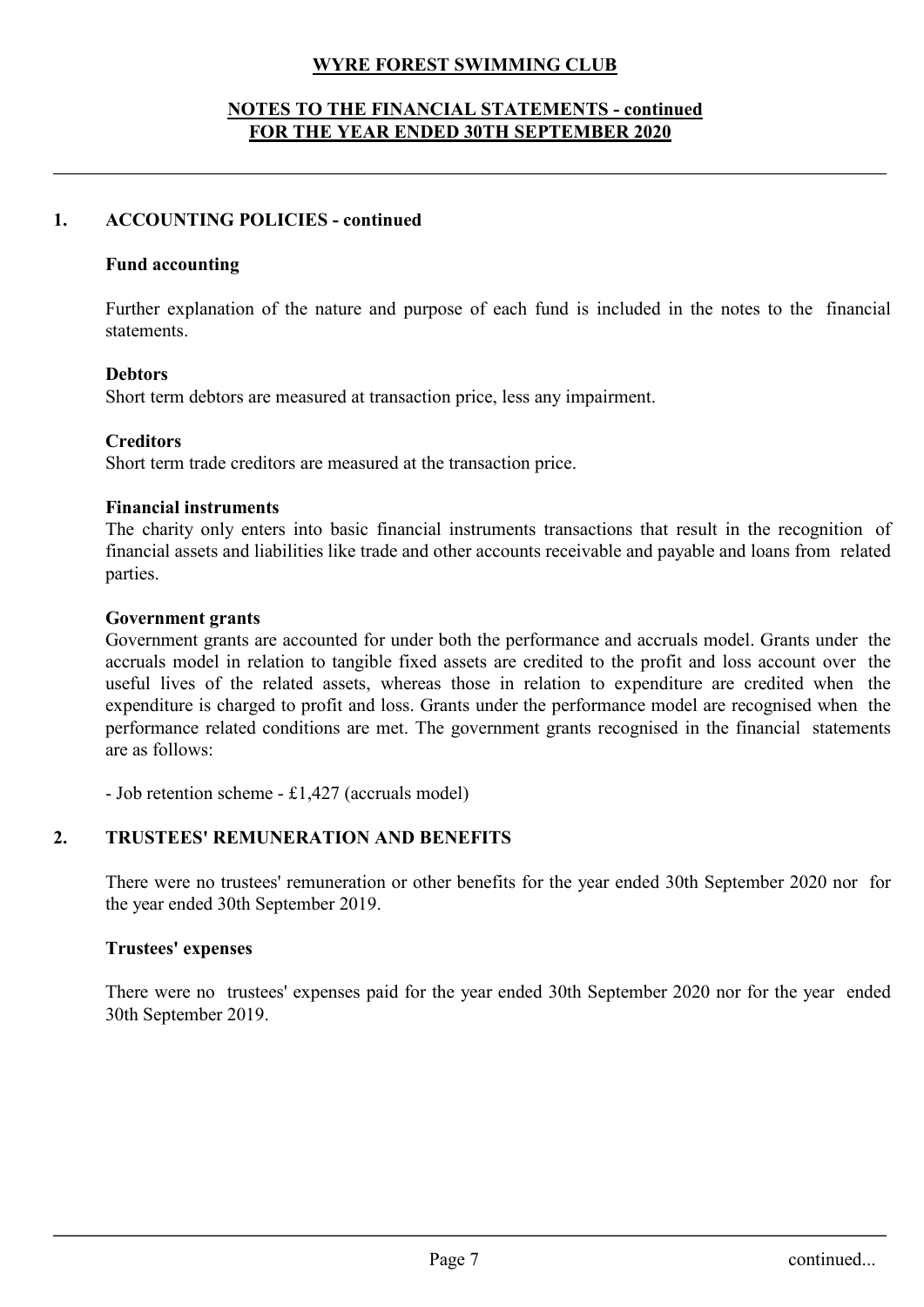# WYRE FOREST SWIMMING CLUB<br>O THE FINANCIAL STATEMENTS - continued<br>IE YEAR ENDED 30TH SEPTEMBER 2020 WYRE FOREST SWIMMING CLUB<br>
NOTES TO THE FINANCIAL STATEMENTS - continued<br>
FOR THE YEAR ENDED 30TH SEPTEMBER 2020 WYRE FOREST SWIMMING CLUB<br>TES TO THE FINANCIAL STATEMENTS - continued<br>FOR THE YEAR ENDED 30TH SEPTEMBER 2020 WYRE FOREST SWIMMING CLUB<br>
NOTES TO THE FINANCIAL STATEMENTS - continued<br>
FOR THE YEAR ENDED 30TH SEPTEMBER 2020<br>
3. STAFF COSTS<br>
The average monthly number of employees during the year was as follows:

|    | <b>WYRE FOREST SWIMMING CLUB</b><br><b>NOTES TO THE FINANCIAL STATEMENTS - continued</b>                                |                            |                                   |
|----|-------------------------------------------------------------------------------------------------------------------------|----------------------------|-----------------------------------|
|    | FOR THE YEAR ENDED 30TH SEPTEMBER 2020                                                                                  |                            |                                   |
| 3. | <b>STAFF COSTS</b>                                                                                                      |                            |                                   |
|    | The average monthly number of employees during the year was as follows:                                                 |                            |                                   |
|    | Lifeguards                                                                                                              | 2020<br>8                  | 2019<br>10                        |
|    |                                                                                                                         | $\equiv$ $\equiv$ $\equiv$ | $\sim$ $\sim$                     |
| 4. | No employees received emoluments in excess of £60,000.<br><b>COMPARATIVES FOR THE STATEMENT OF FINANCIAL ACTIVITIES</b> |                            |                                   |
|    |                                                                                                                         |                            | Unrestricted<br>fund<br>$\pounds$ |
|    | <b>INCOME AND ENDOWMENTS FROM</b><br>Donations and legacies                                                             |                            | 180,137                           |
|    | <b>EXPENDITURE ON</b><br>Raising funds                                                                                  |                            | 203,865                           |
|    | NET INCOME/(EXPENDITURE)                                                                                                |                            | (23, 728)                         |
|    | <b>RECONCILIATION OF FUNDS</b>                                                                                          |                            |                                   |
|    | Total funds brought forward                                                                                             |                            | 17,805                            |
|    | <b>TOTAL FUNDS CARRIED</b><br><b>FORWARD</b>                                                                            |                            | (5, 923)                          |
|    |                                                                                                                         |                            |                                   |
|    |                                                                                                                         |                            |                                   |
|    |                                                                                                                         |                            |                                   |
|    |                                                                                                                         |                            |                                   |
|    |                                                                                                                         |                            |                                   |
|    |                                                                                                                         |                            |                                   |
|    | Page 8                                                                                                                  |                            | continued                         |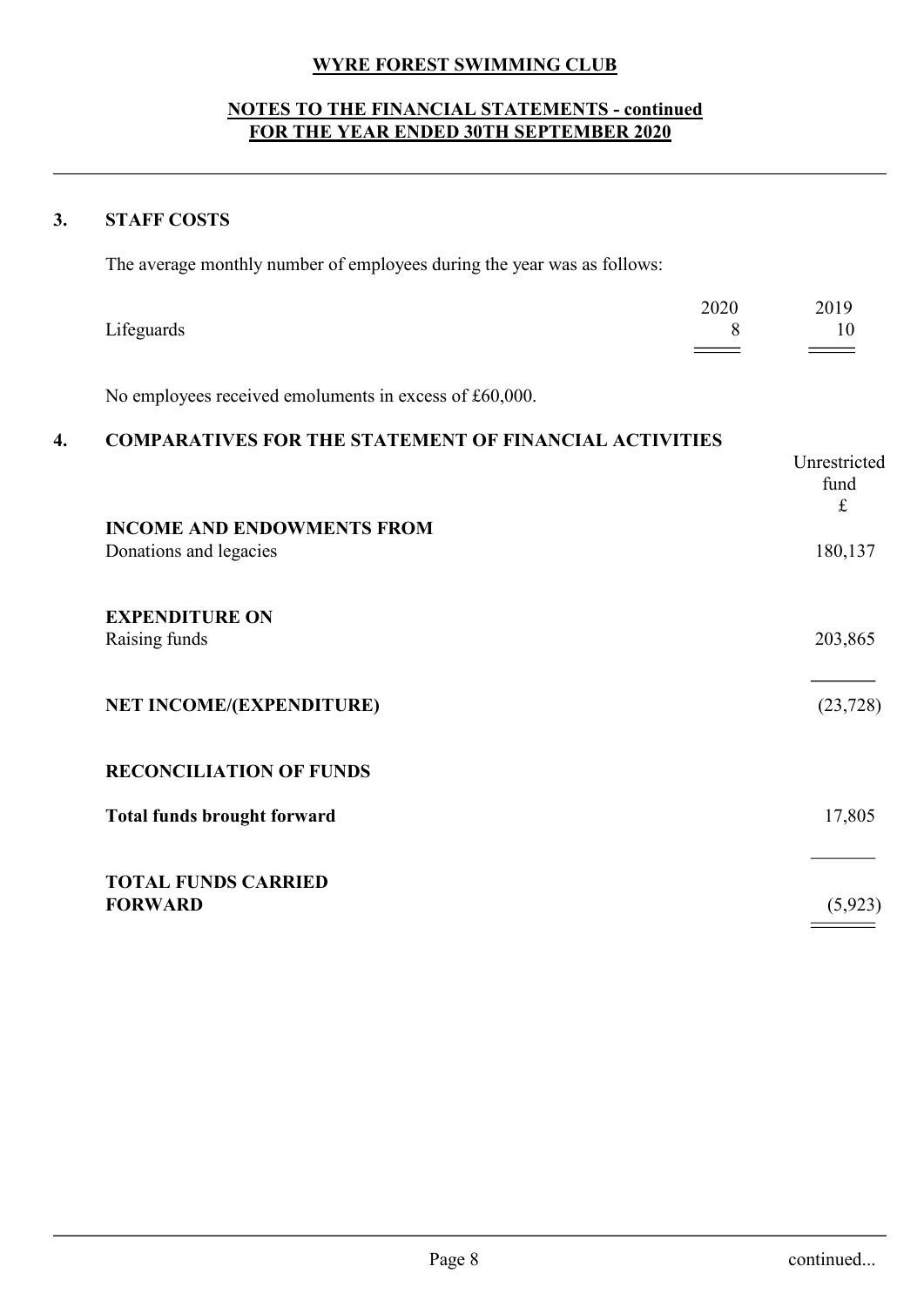# WYRE FOREST SWIMMING CLUB<br>O THE FINANCIAL STATEMENTS - continued<br>IE YEAR ENDED 30TH SEPTEMBER 2020 WYRE FOREST SWIMMING CLUB<br>
NOTES TO THE FINANCIAL STATEMENTS - continued<br>
FOR THE YEAR ENDED 30TH SEPTEMBER 2020 WYRE FOREST SWIMMING CLUB<br>
TES TO THE FINANCIAL STATEMENTS - continued<br>
FOR THE YEAR ENDED 30TH SEPTEMBER 2020<br>
CD ASSETS

|    | <b>WYRE FOREST SWIMMING CLUB</b>                                                               |              |                       |                                          |
|----|------------------------------------------------------------------------------------------------|--------------|-----------------------|------------------------------------------|
|    | <b>NOTES TO THE FINANCIAL STATEMENTS - continued</b><br>FOR THE YEAR ENDED 30TH SEPTEMBER 2020 |              |                       |                                          |
| 5. | <b>TANGIBLE FIXED ASSETS</b>                                                                   |              |                       |                                          |
|    |                                                                                                |              |                       | Fixtures<br>and<br>fittings<br>$\pounds$ |
|    | <b>COST</b>                                                                                    |              |                       |                                          |
|    | At 1st October 2019 and                                                                        |              |                       |                                          |
|    | 30th September 2020                                                                            |              |                       | 7,270                                    |
|    | <b>DEPRECIATION</b>                                                                            |              |                       |                                          |
|    | At 1st October 2019                                                                            |              |                       | 6,206                                    |
|    | Charge for year                                                                                |              |                       | 266                                      |
|    |                                                                                                |              |                       |                                          |
|    | At 30th September 2020                                                                         |              |                       | 6,472                                    |
|    | <b>NET BOOK VALUE</b>                                                                          |              |                       |                                          |
|    | At 30th September 2020                                                                         |              |                       | 798                                      |
|    |                                                                                                |              |                       |                                          |
|    | At 30th September 2019                                                                         |              |                       |                                          |
|    |                                                                                                |              |                       |                                          |
| 6. | <b>CREDITORS: AMOUNTS FALLING DUE WITHIN ONE YEAR</b>                                          |              |                       |                                          |
|    |                                                                                                |              | 2020                  | 2019                                     |
|    |                                                                                                |              | $\mathbf f$           | $\mathbf f$                              |
|    | Trade creditors<br>Other creditors                                                             |              | 16,902<br>2,888       | 11,860<br>5,305                          |
|    |                                                                                                |              |                       |                                          |
|    |                                                                                                |              | 19,790                | 17,165                                   |
|    |                                                                                                |              |                       |                                          |
| 7. | MOVEMENT IN FUNDS                                                                              |              |                       |                                          |
|    |                                                                                                |              | Net                   |                                          |
|    |                                                                                                | At           | movement              | At                                       |
|    |                                                                                                | 1/10/19<br>f | in funds<br>$\pounds$ | 30/9/20<br>$\pounds$                     |
|    |                                                                                                |              |                       |                                          |

| <b>NET BOOK VALUE</b>                                 |             |             |                                   |
|-------------------------------------------------------|-------------|-------------|-----------------------------------|
| At 30th September 2020                                |             |             | 798                               |
| At 30th September 2019                                |             |             | <b>Contract Contract</b><br>1,064 |
|                                                       |             |             |                                   |
| <b>CREDITORS: AMOUNTS FALLING DUE WITHIN ONE YEAR</b> |             |             |                                   |
|                                                       |             | 2020        | 2019                              |
|                                                       |             | $\pounds$   | $\mathbf f$                       |
| Trade creditors                                       |             | 16,902      | 11,860                            |
| Other creditors                                       |             | 2,888       | 5,305                             |
|                                                       |             |             |                                   |
|                                                       |             | 19,790      | 17,165                            |
|                                                       |             |             |                                   |
| <b>MOVEMENT IN FUNDS</b>                              |             |             |                                   |
|                                                       |             | Net         |                                   |
|                                                       | At          | movement    | At                                |
|                                                       | 1/10/19     | in funds    | 30/9/20                           |
|                                                       | $\mathbf f$ | $\mathbf f$ | $\pounds$                         |
| <b>Unrestricted funds</b>                             |             |             |                                   |
| General fund                                          | (5, 923)    | 6,777       | 854                               |
|                                                       |             |             |                                   |

| 1,064<br>At 30th September 2019<br>$\qquad \qquad =$<br><b>CREDITORS: AMOUNTS FALLING DUE WITHIN ONE YEAR</b><br>2020<br>2019<br>f<br>$\mathbf f$<br>16,902<br>Trade creditors<br>11,860<br>Other creditors<br>2,888<br>5,305<br>19,790<br>17,165<br>$\equiv$ $\equiv$<br><b>MOVEMENT IN FUNDS</b><br>Net<br>At<br>At<br>movement<br>1/10/19<br>30/9/20<br>in funds<br>$\mathbf f$<br>$\mathbf f$<br>$\mathbf f$<br><b>Unrestricted funds</b><br>(5, 923)<br>General fund<br>6,777<br>854<br><b>TOTAL FUNDS</b><br>(5, 923)<br>6,777<br>854<br>$\qquad \qquad =$<br>$\qquad \qquad =$<br>$\qquad \qquad =$ | <b>NET BOOK VALUE</b><br>At 30th September 2020 |  | 798       |
|------------------------------------------------------------------------------------------------------------------------------------------------------------------------------------------------------------------------------------------------------------------------------------------------------------------------------------------------------------------------------------------------------------------------------------------------------------------------------------------------------------------------------------------------------------------------------------------------------------|-------------------------------------------------|--|-----------|
|                                                                                                                                                                                                                                                                                                                                                                                                                                                                                                                                                                                                            |                                                 |  |           |
|                                                                                                                                                                                                                                                                                                                                                                                                                                                                                                                                                                                                            |                                                 |  |           |
|                                                                                                                                                                                                                                                                                                                                                                                                                                                                                                                                                                                                            |                                                 |  |           |
|                                                                                                                                                                                                                                                                                                                                                                                                                                                                                                                                                                                                            |                                                 |  |           |
|                                                                                                                                                                                                                                                                                                                                                                                                                                                                                                                                                                                                            |                                                 |  |           |
|                                                                                                                                                                                                                                                                                                                                                                                                                                                                                                                                                                                                            |                                                 |  |           |
|                                                                                                                                                                                                                                                                                                                                                                                                                                                                                                                                                                                                            |                                                 |  |           |
|                                                                                                                                                                                                                                                                                                                                                                                                                                                                                                                                                                                                            |                                                 |  |           |
|                                                                                                                                                                                                                                                                                                                                                                                                                                                                                                                                                                                                            |                                                 |  |           |
|                                                                                                                                                                                                                                                                                                                                                                                                                                                                                                                                                                                                            |                                                 |  |           |
|                                                                                                                                                                                                                                                                                                                                                                                                                                                                                                                                                                                                            |                                                 |  |           |
|                                                                                                                                                                                                                                                                                                                                                                                                                                                                                                                                                                                                            |                                                 |  |           |
|                                                                                                                                                                                                                                                                                                                                                                                                                                                                                                                                                                                                            |                                                 |  |           |
|                                                                                                                                                                                                                                                                                                                                                                                                                                                                                                                                                                                                            |                                                 |  |           |
|                                                                                                                                                                                                                                                                                                                                                                                                                                                                                                                                                                                                            |                                                 |  |           |
|                                                                                                                                                                                                                                                                                                                                                                                                                                                                                                                                                                                                            | Page 9                                          |  | continued |
|                                                                                                                                                                                                                                                                                                                                                                                                                                                                                                                                                                                                            |                                                 |  |           |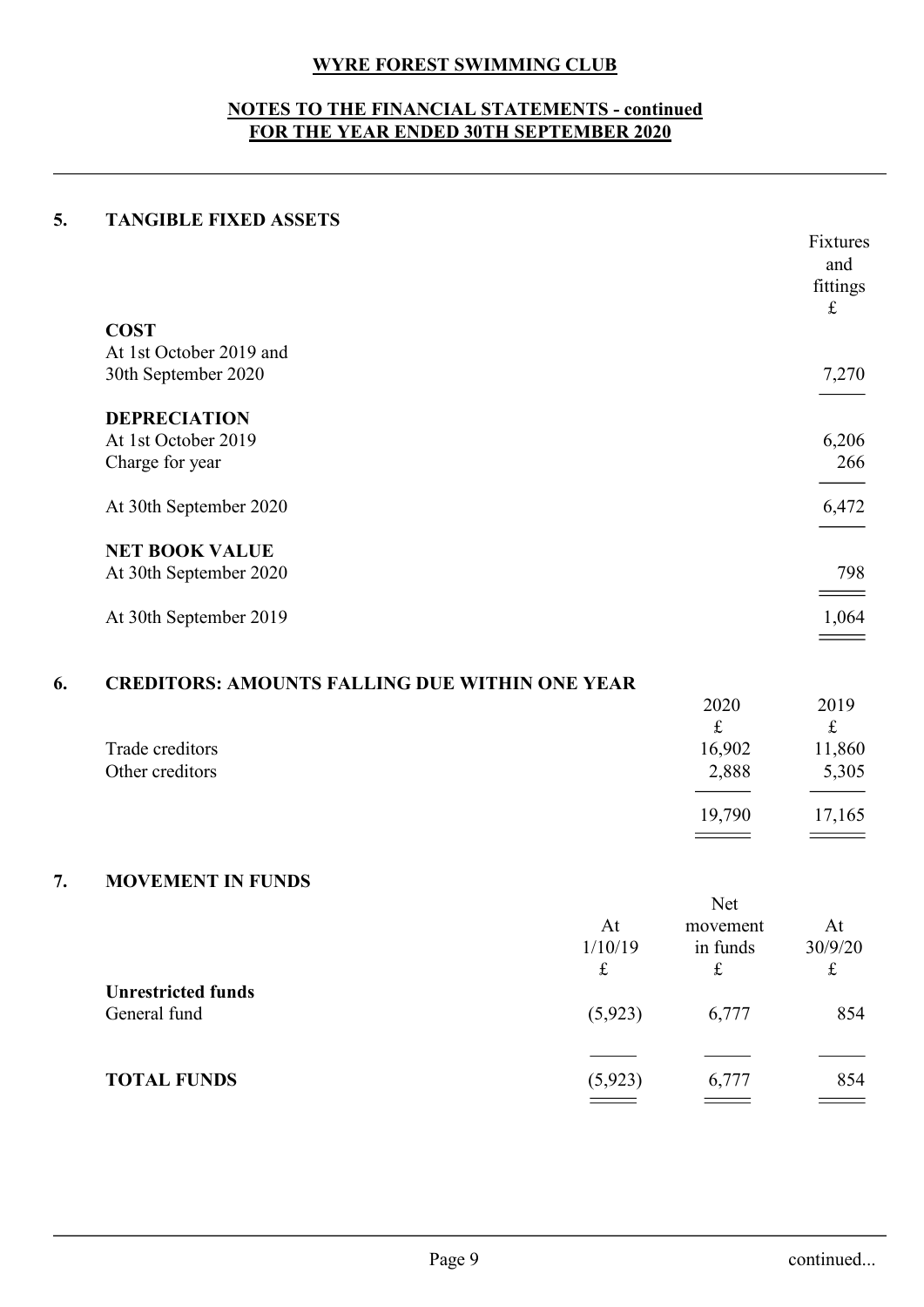# WYRE FOREST SWIMMING CLUB<br>O THE FINANCIAL STATEMENTS - continued<br>IE YEAR ENDED 30TH SEPTEMBER 2020 WYRE FOREST SWIMMING CLUB<br>
NOTES TO THE FINANCIAL STATEMENTS - continued<br>
FOR THE YEAR ENDED 30TH SEPTEMBER 2020 WYRE FOREST SWIMMING CLUB<br>TES TO THE FINANCIAL STATEMENTS - continued<br>FOR THE YEAR ENDED 30TH SEPTEMBER 2020<br>FUNDS - continued

|    | <b>WYRE FOREST SWIMMING CLUB</b><br><b>NOTES TO THE FINANCIAL STATEMENTS - continued</b><br>FOR THE YEAR ENDED 30TH SEPTEMBER 2020 |                                      |                                          |                                       |
|----|------------------------------------------------------------------------------------------------------------------------------------|--------------------------------------|------------------------------------------|---------------------------------------|
| 7. | <b>MOVEMENT IN FUNDS - continued</b>                                                                                               |                                      |                                          |                                       |
|    | Net movement in funds, included in the above are as follows:                                                                       |                                      |                                          |                                       |
|    |                                                                                                                                    | Incoming<br>resources<br>$\mathbf f$ | Resources<br>expended<br>$\mathbf f$     | Movement<br>in funds<br>${\mathbf f}$ |
|    | <b>Unrestricted funds</b><br>General fund                                                                                          | 145,949                              | (139, 172)                               | 6,777                                 |
|    | <b>TOTAL FUNDS</b>                                                                                                                 | 145,949                              | (139, 172)                               | 6,777                                 |
|    | Comparatives for movement in funds                                                                                                 |                                      |                                          |                                       |
|    |                                                                                                                                    | At<br>1/10/18<br>$\pounds$           | Net<br>movement<br>in funds<br>$\pounds$ | At<br>30/9/19<br>$\mathbf f$          |
|    | <b>Unrestricted funds</b><br>General fund                                                                                          | 17,805                               | (23, 728)                                | (5, 923)                              |
|    |                                                                                                                                    |                                      |                                          |                                       |

| <b>Unrestricted funds</b><br>General fund                                | Incoming<br>resources<br>$\pounds$<br>145,949 | Resources<br>expended<br>$\mathbf f$<br>(139, 172) | Movement<br>in funds<br>$\pounds$<br>6,777 |
|--------------------------------------------------------------------------|-----------------------------------------------|----------------------------------------------------|--------------------------------------------|
| <b>TOTAL FUNDS</b>                                                       | 145,949                                       | (139, 172)                                         | 6,777                                      |
| <b>Comparatives for movement in funds</b>                                |                                               |                                                    |                                            |
|                                                                          | At<br>1/10/18<br>$\pounds$                    | Net<br>movement<br>in funds<br>$\pounds$           | At<br>30/9/19<br>$\pounds$                 |
| <b>Unrestricted funds</b><br>General fund                                | 17,805                                        | (23, 728)                                          | (5, 923)                                   |
| <b>TOTAL FUNDS</b>                                                       | 17,805<br>$\sim$ $\sim$ $\sim$                | (23, 728)                                          | (5, 923)                                   |
| Comparative net movement in funds, included in the above are as follows: |                                               |                                                    |                                            |
|                                                                          | Incoming<br>resources<br>$\pounds$            | Resources<br>expended<br>$\pounds$                 | Movement<br>in funds<br>$\pounds$          |
| <b>Unrestricted funds</b><br>General fund                                | 180,137                                       | (203, 865)                                         | (23, 728)                                  |
| <b>TOTAL FUNDS</b>                                                       | 180,137                                       | (203, 865)                                         | (23, 728)                                  |

|                                                                          | 1/10/18<br>$\pounds$                 | in funds<br>$\ensuremath{\mathbf{f}}$    | 30/9/19<br>$\pounds$              |
|--------------------------------------------------------------------------|--------------------------------------|------------------------------------------|-----------------------------------|
| <b>Unrestricted funds</b><br>General fund                                | 17,805                               | (23, 728)                                | (5, 923)                          |
| <b>TOTAL FUNDS</b>                                                       | 17,805                               | (23, 728)                                | (5, 923)                          |
| Comparative net movement in funds, included in the above are as follows: |                                      |                                          |                                   |
|                                                                          | Incoming<br>resources<br>$\mathbf f$ | Resources<br>expended<br>$\pounds$       | Movement<br>in funds<br>$\pounds$ |
| <b>Unrestricted funds</b><br>General fund                                | 180,137                              | (203, 865)                               | (23, 728)                         |
| <b>TOTAL FUNDS</b>                                                       | 180,137                              | (203, 865)<br>$\equiv$ $\equiv$ $\equiv$ | (23, 728)                         |
|                                                                          |                                      |                                          |                                   |
|                                                                          |                                      |                                          |                                   |
|                                                                          |                                      |                                          |                                   |
| Page 10                                                                  |                                      |                                          | continued                         |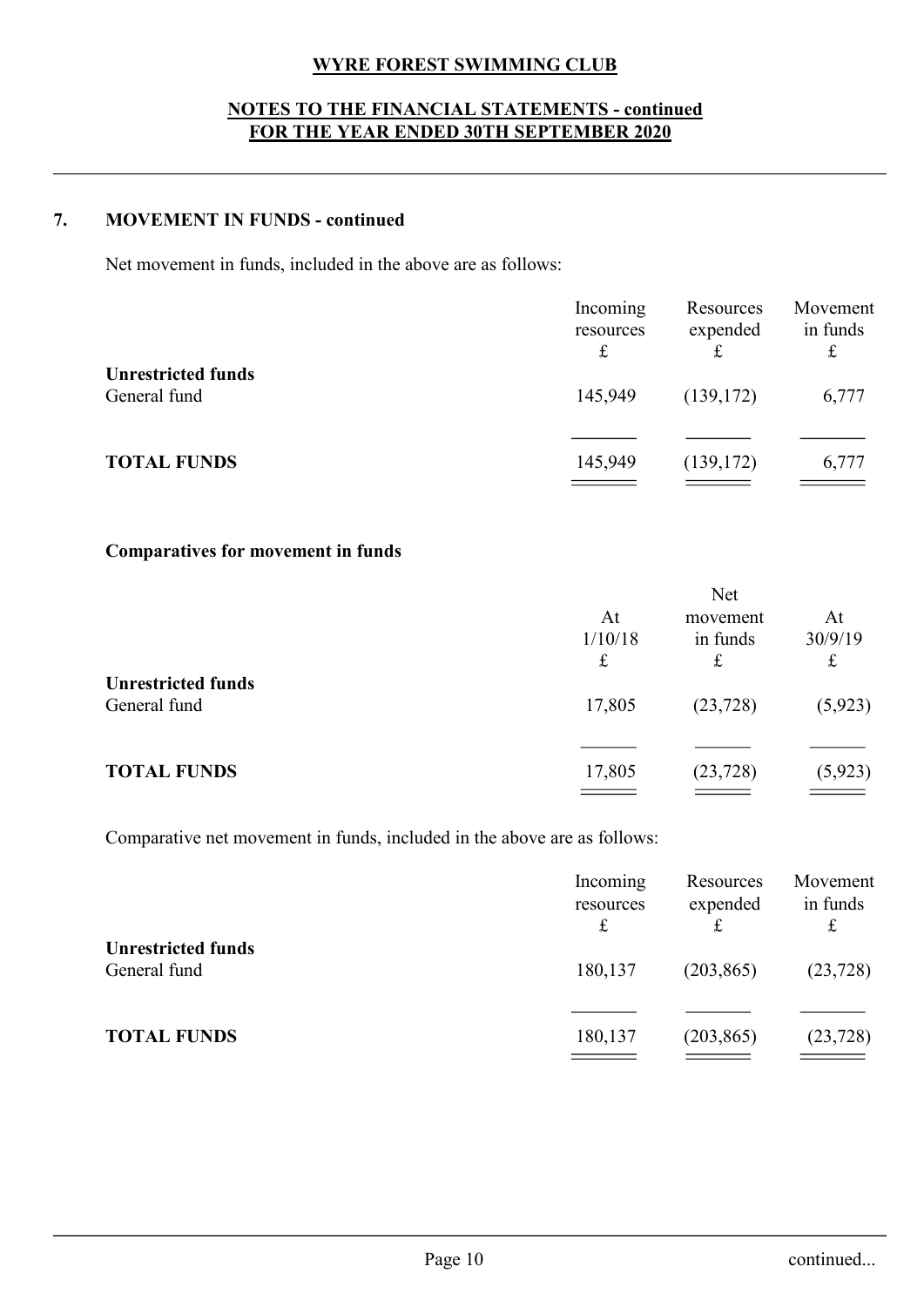# WYRE FOREST SWIMMING CLUB<br>O THE FINANCIAL STATEMENTS - continued<br>IE YEAR ENDED 30TH SEPTEMBER 2020 WYRE FOREST SWIMMING CLUB<br>
NOTES TO THE FINANCIAL STATEMENTS - continued<br>
FOR THE YEAR ENDED 30TH SEPTEMBER 2020 WYRE FOREST SWIMMING CLUB<br>TES TO THE FINANCIAL STATEMENTS - continued<br>FOR THE YEAR ENDED 30TH SEPTEMBER 2020<br>FUNDS - continued WYRE FOREST SWIMMING CLUB<br>
NOTES TO THE FINANCIAL STATEMENTS - continued<br>
FOR THE YEAR ENDED 30TH SEPTEMBER 2020<br>
7. MOVEMENT IN FUNDS - continued<br>
A current year 12 months and prior year 12 months combined position is as

|                                           |                                                                                                   | <b>WYRE FOREST SWIMMING CLUB</b><br><b>NOTES TO THE FINANCIAL STATEMENTS - continued</b><br>FOR THE YEAR ENDED 30TH SEPTEMBER 2020 |                                          |                                     |
|-------------------------------------------|---------------------------------------------------------------------------------------------------|------------------------------------------------------------------------------------------------------------------------------------|------------------------------------------|-------------------------------------|
|                                           | <b>MOVEMENT IN FUNDS - continued</b>                                                              |                                                                                                                                    |                                          |                                     |
|                                           | A current year 12 months and prior year 12 months combined position is as follows:                |                                                                                                                                    |                                          |                                     |
|                                           |                                                                                                   | At<br>1/10/18<br>$\pounds$                                                                                                         | Net<br>movement<br>in funds<br>$\pounds$ | At<br>30/9/20<br>$\mathbf f$        |
| <b>Unrestricted funds</b><br>General fund |                                                                                                   | 17,805                                                                                                                             | (16,951)                                 | 854                                 |
| <b>TOTAL FUNDS</b>                        |                                                                                                   | 17,805                                                                                                                             | (16,951)                                 | 854                                 |
| above are as follows:                     | A current year 12 months and prior year 12 months combined net movement in funds, included in the |                                                                                                                                    |                                          |                                     |
|                                           |                                                                                                   | Incoming<br>resources<br>$\pounds$                                                                                                 | Resources<br>expended<br>£               | Movement<br>in funds<br>$\mathbf f$ |
| <b>Unrestricted funds</b><br>General fund |                                                                                                   | 326,086                                                                                                                            | (343, 037)                               | (16,951)                            |
| <b>TOTAL FUNDS</b>                        |                                                                                                   | 326,086                                                                                                                            | (343, 037)                               | (16,951)                            |

|    |                                                                                                                            | £                                  | £                          | £                                 |
|----|----------------------------------------------------------------------------------------------------------------------------|------------------------------------|----------------------------|-----------------------------------|
|    | <b>Unrestricted funds</b><br>General fund                                                                                  | 17,805                             | (16,951)                   | 854                               |
|    | <b>TOTAL FUNDS</b>                                                                                                         | 17,805                             | (16,951)                   | 854                               |
|    | A current year 12 months and prior year 12 months combined net movement in funds, included in the<br>above are as follows: |                                    |                            |                                   |
|    |                                                                                                                            | Incoming<br>resources<br>$\pounds$ | Resources<br>expended<br>£ | Movement<br>in funds<br>$\pounds$ |
|    | <b>Unrestricted funds</b>                                                                                                  |                                    |                            |                                   |
|    | General fund                                                                                                               | 326,086                            | (343, 037)                 | (16,951)                          |
|    | <b>TOTAL FUNDS</b>                                                                                                         | 326,086                            | (343, 037)                 | (16,951)                          |
| 8. | <b>RELATED PARTY DISCLOSURES</b>                                                                                           |                                    |                            |                                   |
|    | There were no related party transactions for the year ended 30th September 2020.                                           |                                    |                            |                                   |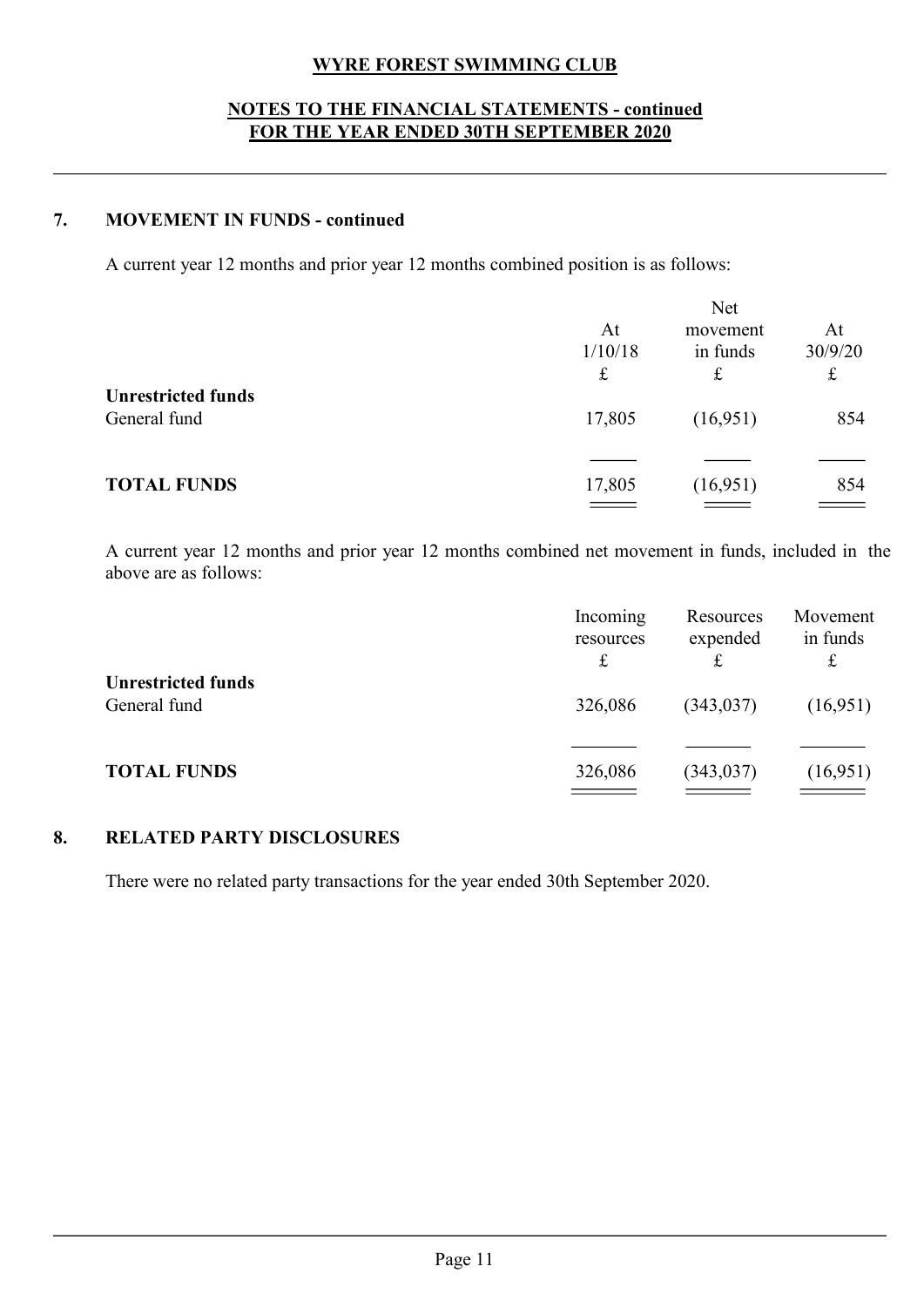# WYRE FOREST SWIMMING CLUB<br>D STATEMENT OF FINANCIAL ACTIVITIES<br>IE YEAR ENDED 30TH SEPTEMBER 2020

|                                                                                      | <b>WYRE FOREST SWIMMING CLUB</b>  |                     |
|--------------------------------------------------------------------------------------|-----------------------------------|---------------------|
| DETAILED STATEMENT OF FINANCIAL ACTIVITIES<br>FOR THE YEAR ENDED 30TH SEPTEMBER 2020 |                                   |                     |
|                                                                                      | 2020<br>$\mathbf f$               | 2019<br>$\mathbf f$ |
| <b>INCOME AND ENDOWMENTS</b>                                                         |                                   |                     |
| <b>Donations and legacies</b>                                                        |                                   |                     |
| Gift aid<br>Donations received                                                       | 4,356<br>14,800                   | 3,779<br>1,000      |
| Membership and swim fees                                                             | 90,550                            | 119,224             |
| Gala income                                                                          | 34,816                            | 38,967              |
| Swim camp<br>Government grants                                                       | $\overline{\phantom{a}}$<br>1,427 | 17,167              |
|                                                                                      | 145,949                           | 180,137             |
| <b>Total incoming resources</b>                                                      | 145,949                           | 180,137             |
|                                                                                      |                                   |                     |
| <b>EXPENDITURE</b>                                                                   |                                   |                     |
| Raising donations and legacies                                                       |                                   |                     |
| Lifeguards wages<br>Legal and professional fees                                      | 5,001<br>9,180                    | 9,304               |
| Pool hire                                                                            | 55,746                            | 99,715              |
| Coach's fees and expenses                                                            | 43,164                            | 45,305              |
| Gala costs                                                                           | 12,253                            | 17,424              |
| Swim camp costs                                                                      |                                   | 15,411              |
| Trophies and medals<br>Gala transport                                                | 1,450<br>295                      | 3,056<br>600        |
| ASA registration fees                                                                | 5,323                             | 6,249               |
| Affiliation fees                                                                     | 292                               | 470                 |
| Bank charges                                                                         | 302                               | 278                 |
| Courses                                                                              | 1,305                             | 142                 |
| (Profit)/loss on merchandise sales<br>Insurance                                      | 1,426<br>1,077                    | 1,973<br>1,219      |
| Sundry expenses                                                                      | 1,312                             | 1,585               |
| Depreciation                                                                         | 266                               | 354                 |
| Accountancy fees                                                                     | 780                               | 780                 |
|                                                                                      | 139,172                           | 203,865             |